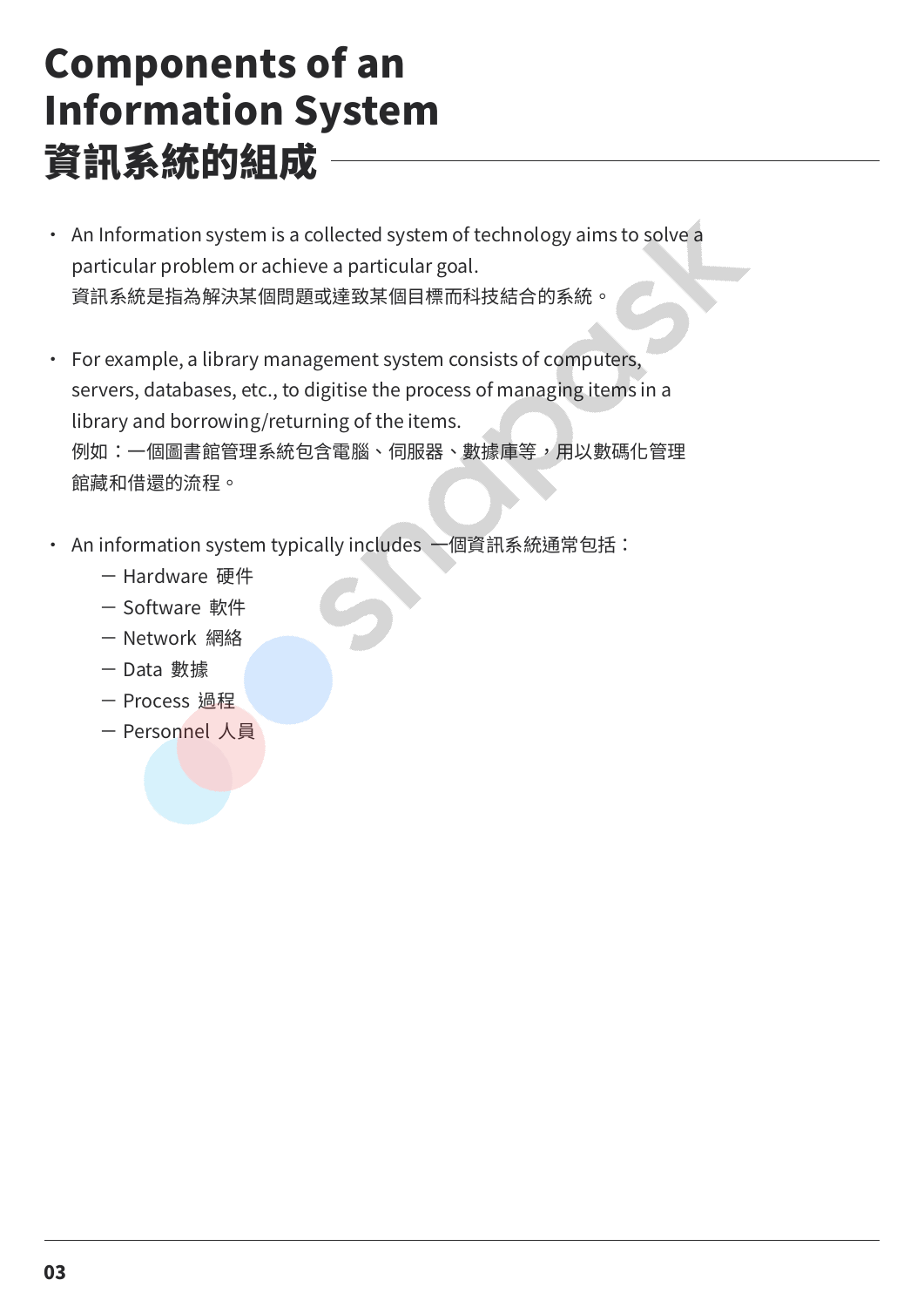# Data Validation and Verification 數據有效性檢測及數據校驗

- Data Validation: to assure the data received is **reasonable**. 數據有效性檢測:確保接收到的數據是**合理**的。
- Data Verification: to assure the data received is **accurate and consistent**. 數據校驗:確保接收到的數據是**進確及一致**的。

### **Data Validation Techniques 數據有效性檢測方法**

- ・ Presence Check 完整性檢查
- ・ Type Check 類型檢查
- ・ Range Check 範圍檢查
- ・ Fixed Value Check 固定數值檢查
- ・ Format Check 格式檢查
- ・ Length Check 長度檢查
- ・ Uniqueness Check 唯一檢查
- ・ Check Digit 檢查數位

## **Data Verification Techniques 數據校驗方法**

- ・ There are two methods of data verification 數據校驗方法有兩種:
	- Input Data Twice 雙重輸入
	- Double Data Entry 由兩個人獨立輸入
- Similarity: Both entries are passed to computer software to scan for discrepancies. 相似點:兩者均把輸入數據交由電腦找出差異。
- Difference: Input Data Twice is performed by 1 person entering the same data twice, whereas Double Data Entry is performed by 2 people entering the same data. 差異:雙重輸入由一人完成。